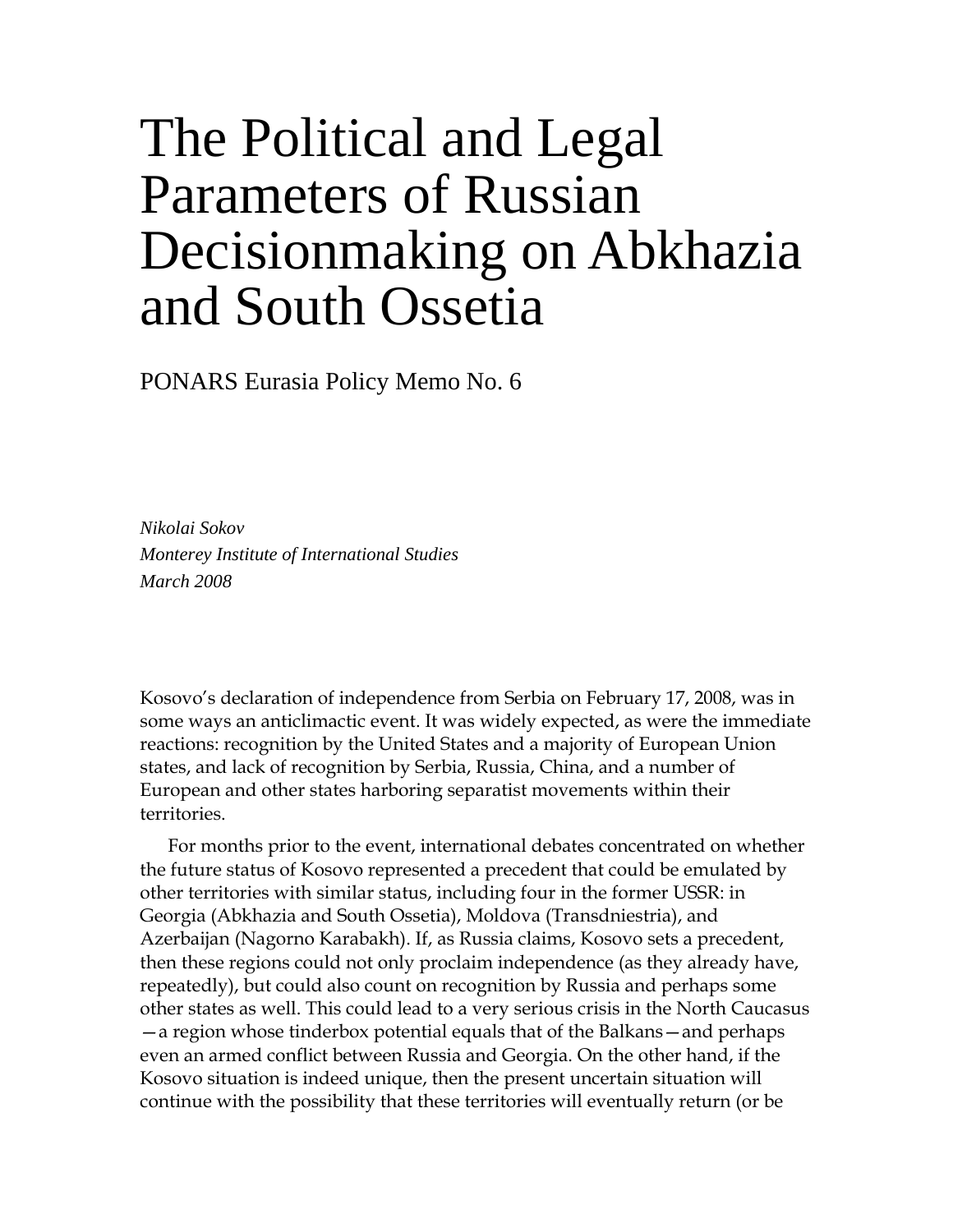returned) to their respective states.

The debate over precedent is largely futile, as the decision on whether to treat Kosovo as unique is and will be made by each state individually. Even the U.S. government indirectly recognized Kosovo's ability to set a precedent when it criticized Russia for "irresponsible" behavior, admitting, in effect, that if Moscow decides that Kosovo is a precedent there is little that Washington can do. Significantly, China apparently adheres to Russia's view, and these two states can do much to actually make Kosovar independence a precedent. The only remaining questions are whether Russia will act on its decision, and if it does which regions it will choose to recognize as independent states.

 This paper reviews the variables likely to affect the Russian decision. It concludes that the levers that the West—the United States and the North Atlantic Treaty Organization—can use to influence the decision are rather weak. Unless the United States, NATO, and the EU fundamentally alter their policies towards Russia and successfully strengthen their negotiating position, both their positive and negative leverages vis-à-vis Russia will remain extremely limited. To make things even more difficult, Moscow is quite distrustful of the West and will most likely ignore any promises of future benefits—the "down payment" has become very much a part and parcel of Russia's dealings with the West.

On the positive side, despite the perception that Russia's policies have been aggressive and reckless, its position on Kosovo and other issues has actually been quite cautious. It seems likely that in the future Moscow will be just as cautious, if not more, and prefer to temporize and avoid decisions as long as possible.

## **Three Precedents**

Russia's depiction of Kosovo as a dangerous precedent is not a recent phenomenon. Russia has remained concerned over the ways in which developments surrounding Kosovo impact its own security since at least 1999. Moscow's attitude towards the Kosovo situation is also considerably more complex than that of the West. While in the West Kosovo has been regarded as a series of relatively independent crises with consecutive solutions, Moscow views the entire affair as one crisis, which is not yet over and will continue for years to come. Accordingly, Moscow sees at least three precedents generated by Kosovo:

1) The United States and NATO can employ force without the authorization of the United Nations Security Council (as happened in 1999), if they can plausibly claim serious reasons such as large-scale human rights violations or a major threat to international security (the second instance of this kind was the war in Iraq in 2003). Prior to 1999, the Russian government regarded its veto right in the UN Security Council as a sufficient deterrent against the threat of force on the part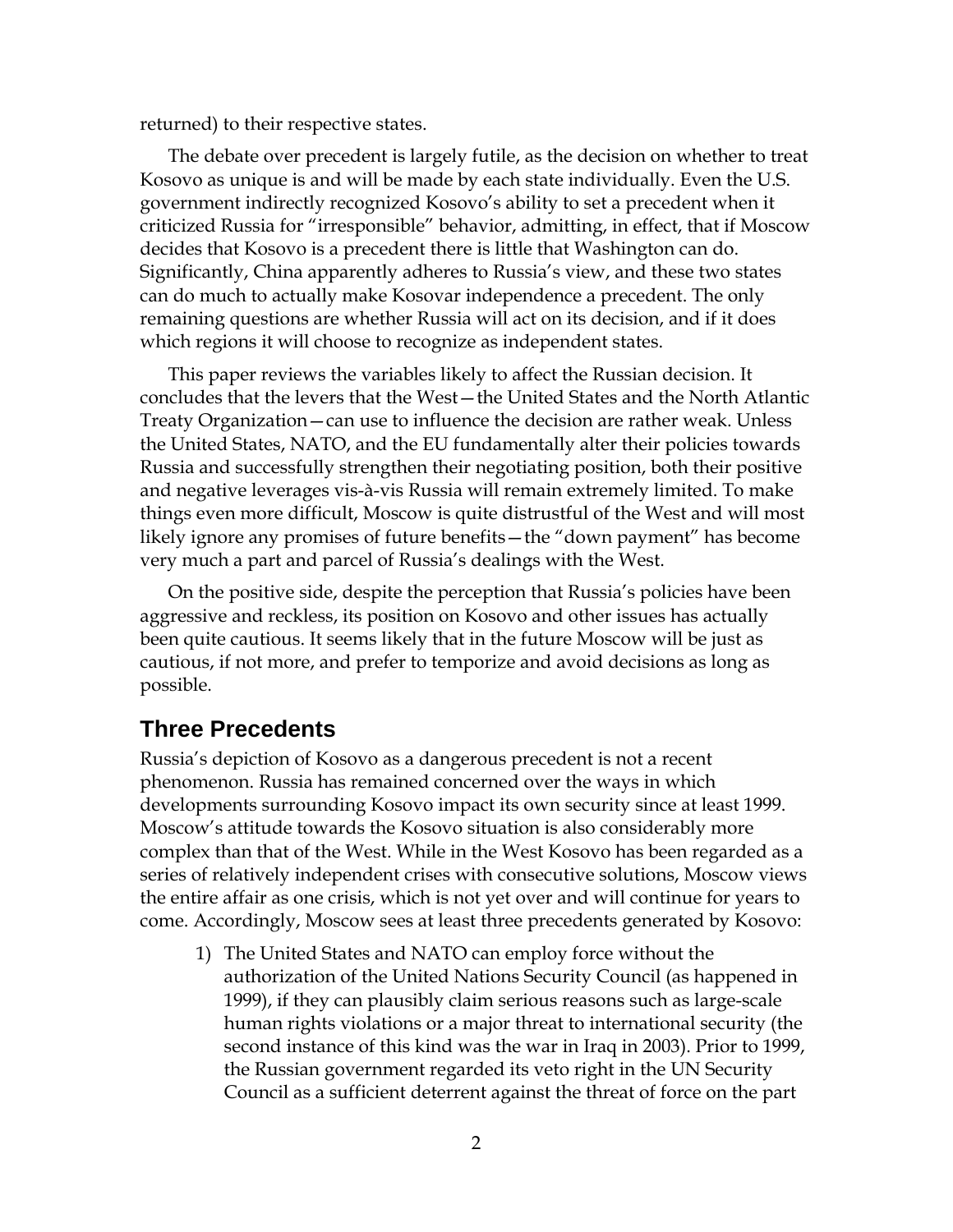of major powers. A consequence of NATO's 1999 intervention was the Russian 2000 Military Doctrine, which foresaw increased reliance on the threat of limited use of nuclear weapons to deter the use of force against Russia.

- 2) A separatist movement can create a *de facto* independent state if it is sufficiently strong to control its territory and/or enjoys sufficient external support. Up until the mid-2000s, Moscow was concerned that the "special status" of Kosovo could be used to establish the *de facto* independence of Chechnya. As recently as the fall of 2004, Vladimir Putin talked about the desire of unnamed states to "tear juicy morsels" away from Russia. This concern abated only several years ago as the situation in Chechnya gradually stabilized.
- 3) A self-proclaimed state does not need the consent of its former "host" or recognition by the UN Security Council; instead, recognition by several influential states can suffice. This procedure goes against the post-World War II experience: previously, during the breakdown of colonial empires and during the wave of emergence of new independent states at the end of the Cold War, "divorce" was consensual and newly independent states were immediately admitted into the United Nations. In theory, recognition by Russia could then legitimize separatist regions in the Caucasus.

The central problem that underlies the Russian approach to developments in and around Kosovo is the deterioration of international law and the normative framework. Significantly, both the USSR in the late 1980s and present-day Russia have demonstrated a willingness to submit to the dictums of international law (although lately Russia has added a proviso that it will do so only as long as others also abide by international law). The two norms it seems most concerned about are the legitimization of the use of force and the choice between sovereignty and self-determination (in the post-World War II period, the former had precedence except when the "divorce" was consensual). Absent a clear-cut legal framework, Russian policy becomes necessarily less predictable. Policymakers perceive a "green field" situation where policies are dictated by pure cost-benefit calculations; they can become opportunistic or seek to establish new sets of norms through the use of precedents. Since U.S. and NATO policy seems to be guided by a similar set of conditions favoring opportunism and its norm-creating possibilities, the potential for a conflict becomes uncomfortably substantial.

## **Cost-Benefit Calculations**

Russia's cost-benefit analysis to determine whether to employ a Kosovo precedent is surprisingly—and troublingly—brief. It virtually leaves the final decision either to the whims of the leadership or, even worse, to public opinion,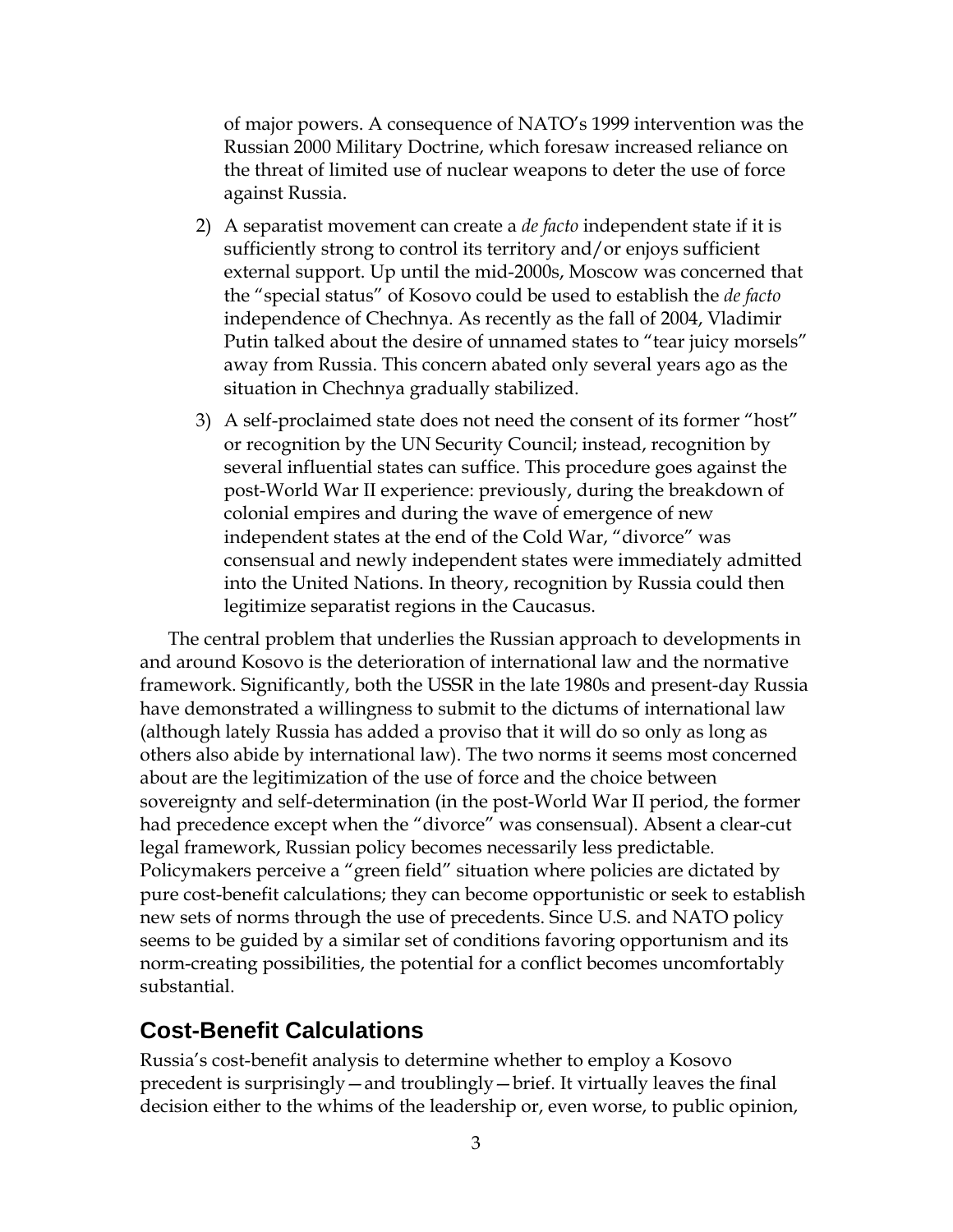which appears to be even more nationalist than the Kremlin.

 The impact of Kosovar independence on Chechnya is no longer considered significant, as Russia has firmly established its control over the region through the use of local warlords who have pledged their allegiance to Moscow. The same applies to other regions of the Russian North Caucasus. The situation continues to be volatile, but there is no longer a serious concern about secession. Russia no longer perceives a direct link between its decisions to support Kosovo's independence or recognize Abkhazia and South Ossetia, and its own territorial integrity.

Opponents of the Kremlin's current policy on Kosovo frequently invoke the argument that Russia will face worsening ties with the West in the fields of strategic, economic, and human/scientific exchange should it decide to recognize or openly encourage self-proclaimed states in the former USSR. However, a closer look reveals that this cost is almost non-existent. Moscow appears to believe that new disagreements will not significantly worsen its already frayed relationship with the EU and NATO. Similarly, if Russia decides to side with the West and recognize Kosovo's independence, it will hardly gain any significant improvements vis-à-vis its other strategic priorities (for example, World Trade Organization membership, visa-free travel in Europe, Western support for gas pipelines that circumvent Ukraine and Poland, and investment opportunities in Europe for Russian companies). A lesson learned from past years is that the West pockets unilateral Russian concessions without giving anything in return and that Western concessions can only be achieved as part of hard bargains.

The states of the Caucasus that contain separatist regions provide another input in Russia's cost-benefit analysis for recognizing a Kosovo precedent. Here the situation is not uniform. Relations with Georgia are not only bad, but are regarded by many as beyond repair. There are therefore practically no additional costs incurred by providing greater support (or recognition) to Abkhazia and/or South Ossetia. Similarly, there are few positive incentives Georgia can offer Russia. The only matter of serious interest to Russia—Georgian neutrality—is in direct opposition to Georgia's long-term goal of joining NATO. Thus, cost-benefit calculations simply have little bearing on Russian policy toward Abkhazia and South Ossetia. Russia also seems confident that it can prevail if Georgia decides to use force to prevent the independence of these breakaway regions.

The situation is different where Azerbaijan is concerned: the country plays a significant role in Russia's long-term oil and gas export strategy. Azerbaijan is in a sense a competitor, as it is central to Western plans to reduce Europe's dependence on Russian oil and gas. Yet on another level, as an oil exporting country, Azerbaijan is a Russian ally and is not considered in Moscow to be hostile (unlike Georgia). The game played by the two states is very complex and intricate, and the level of cooperation between them is rather high. Recognizing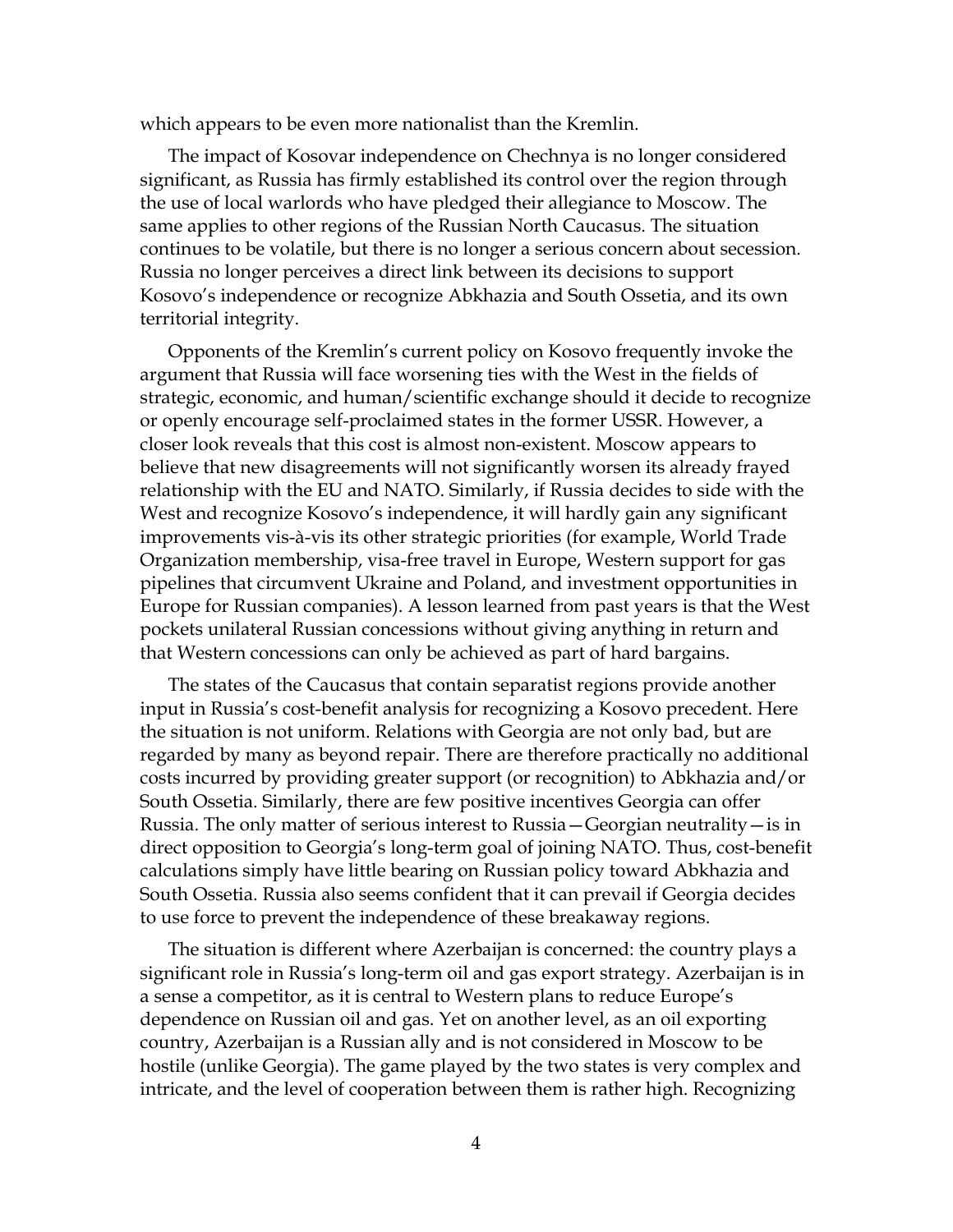Nagorno Karabakh as an independent state or as a part of Armenia would seriously damage this relationship.

Russian recognition of Transdniestria does not appear to involve significant costs, but abandoning the region also does not confer any benefits. A more important variable in this case is the simple fact that Russia cannot provide tangible support to Transdniestria. Should Moscow desire to support the region's quest for independence, Ukraine will hardly be forthcoming with the necessary transit rights.

## **Will Russia Act?**

A brief cost-benefit analysis of the Kosovo precedent suggests that Russia could very well make the decision to support and recognize Abkhazia and South Ossetia. But will it? After all, its ability to act does not necessarily translate into action.

Although the costs of action appear to be minimal, the recognition of Abkhazia and South Ossetia as independent states or their admission into Russia does not seem likely. Instead, Russia will probably make a series of strong statements hinting at its ability and right to act, but it will still prefer to keep the situation as is. An inconclusive and drawn-out conflict will likely remain preferable to a direct settlement, as any solution will almost certainly generate conflict (except, of course, a negotiated consensus, which Russia prefers but which is almost inconceivable). The main reasons pushing Russia to abstain from action are as follows.

First, Russia's insistence that all breakaway regions should be treated the same will make it difficult for Moscow to recognize only two breakaway regions. This could change if Georgia attempts to change the status quo (as it has been trying to do for the last several years). If the situation around Abkhazia and South Ossetia becomes sufficiently different from the other two separatist regions, consistency will become less of a constraining factor for Russia.

Second, Russia has demonstrated considerable caution in international relations during the last fifteen years, even if the image prevalent in the West has been different. It has made loud and often threatening statements but practiced risk-avoidance. Where breakaway regions are concerned, Moscow seems to prefer the unstable status quo to the uncertainties of possible resolution. Rather than being a threat to destabilize the situation in the former USSR, Russia's criticism of Kosovar independence stems from its fear that the breakaway regions themselves could destabilize the situation, provoking the states from which they want to secede (especially Georgia) and leaving Russia with little choice but to interfere.

Instead of upsetting the present delicate balance of forces, which satisfies no one but at least keeps conflicts frozen, Russia is likely to adhere to the same